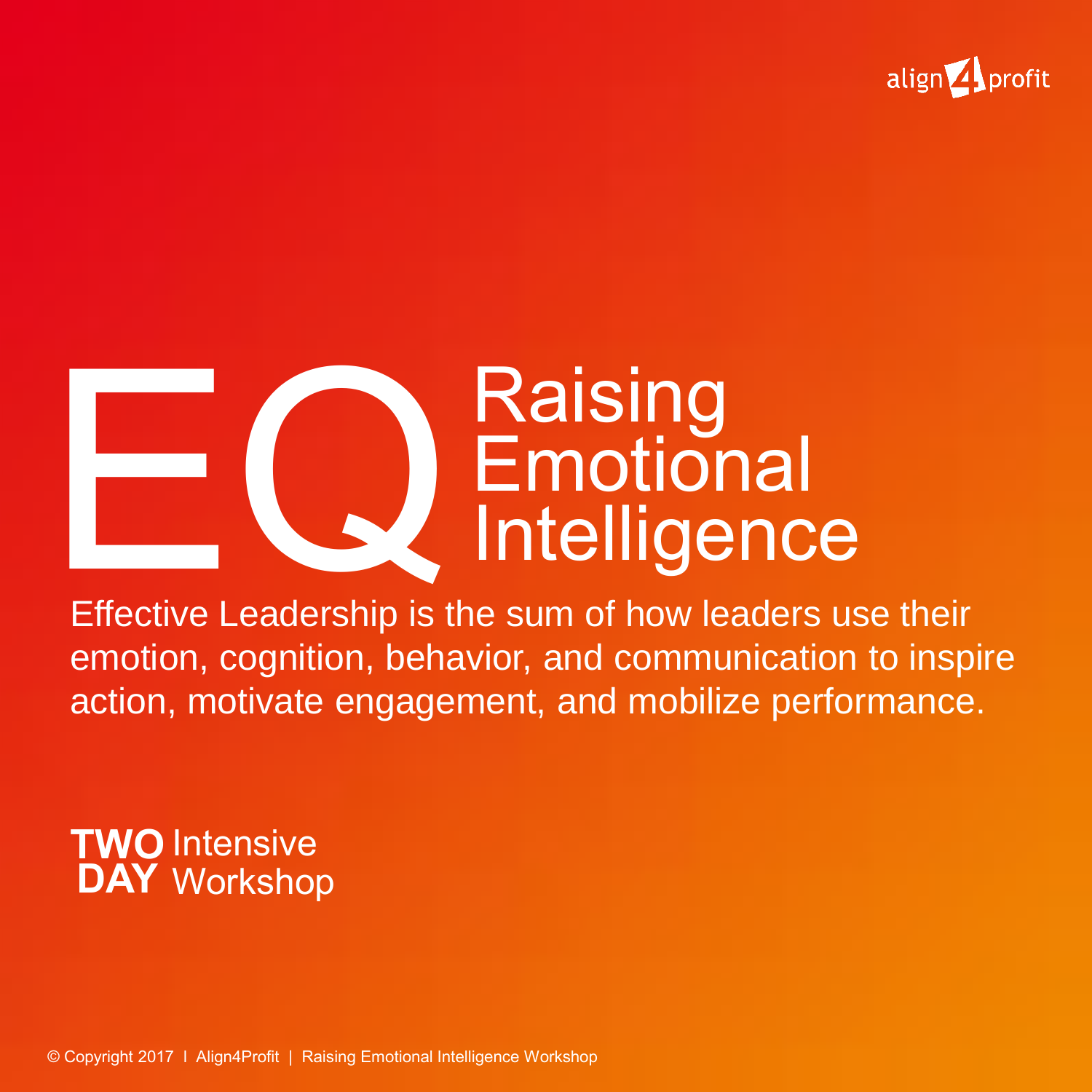

## **The Goal**

The goal of the Raising Emotional Intelligence workshop is to sharpen a culture of high-commitment and high-performance. This culture is defined as; everyone having a clear understanding of expectations and accountability to results, motivated to go 'the extra mile', and the capacity to learn and grow.

Leaders and managers have the greatest ability to foster this kind of culture when they are able to connect to people emotionally. The role of Emotional Intelligence can help managers; resolve conflicts, drive higher levels of engagement, dare to make changes, and sponsor peak performance.

The workshop is designed for those leaders that want to raise the bar of performance for themselves, they are curious to learn, and interested in challenging the way they Feel. Think. Act. and Talk.

In a competitive environment with high levels of uncertainty and complexity, disruptive technologies, and a premium on speed, choice, and innovation, these leaders know that *adaptability* is the way to lead.

Emotional Intelligence gives leaders the ability to practice adaptable leadership as specific workplace situations require.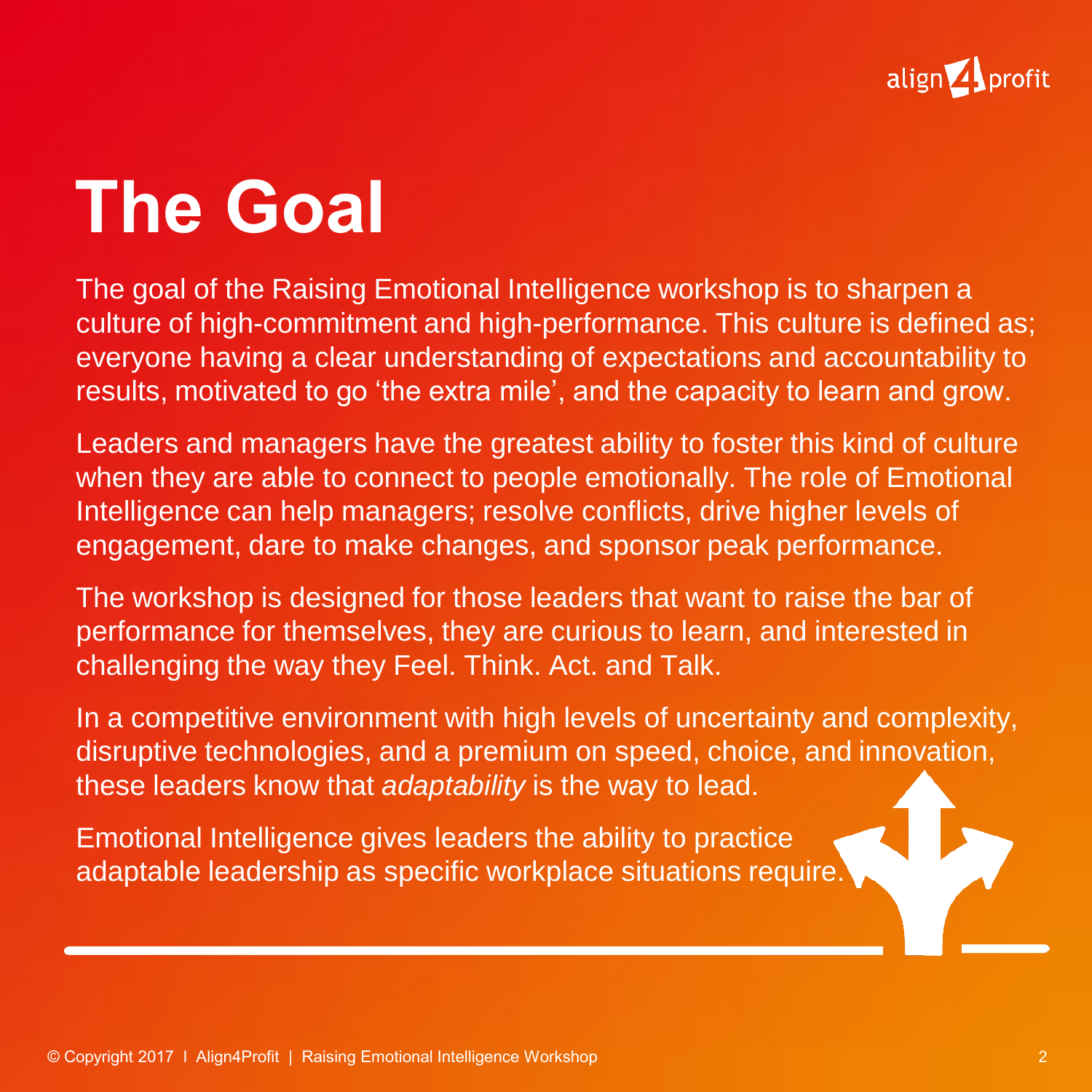

### **The EQ Model**

#### The 5-Factor Goleman Competency Model

*The ability to recognize and understand your moods, emotions, and drives, as well as their effect on others*

> *The ability to understand the emotional makeup of other people*

*The ability to control or redirect disruptive impulses and moods and the propensity to suspend*<br>the propensity to suspend<br>think before acting *the propensity to suspend judgment and think before acting*

> **A**<br>  $\frac{5}{x^2}$ <br>
> A passion to work for reasons that<br> **S** ao bevond money or status and a *go beyond money or status and a propensity to pursue goals with energy and persistence*

*A proficiency in managing relationships and building networks*

**Social Skills**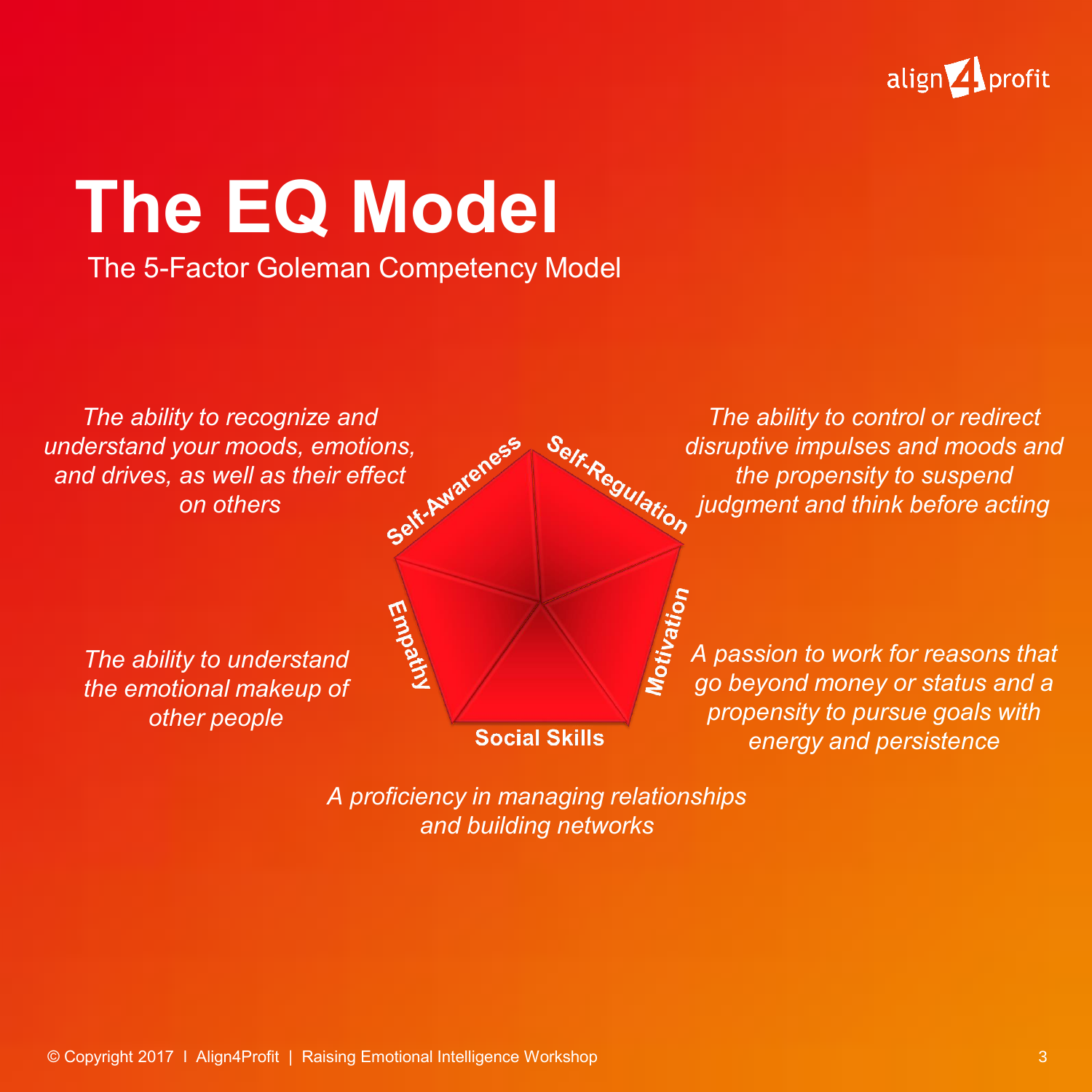

## **The Program Flow**

We engage learners in an extended learning model; preparing learners in gaining the most value from their learning experience, sponsoring actionbased experiential opportunities during the workshop, and concluding with firm commitments to continue the process of learning into daily implementation.



### *"We don't see things as they are, we see them as we are."*

Anaïs Nin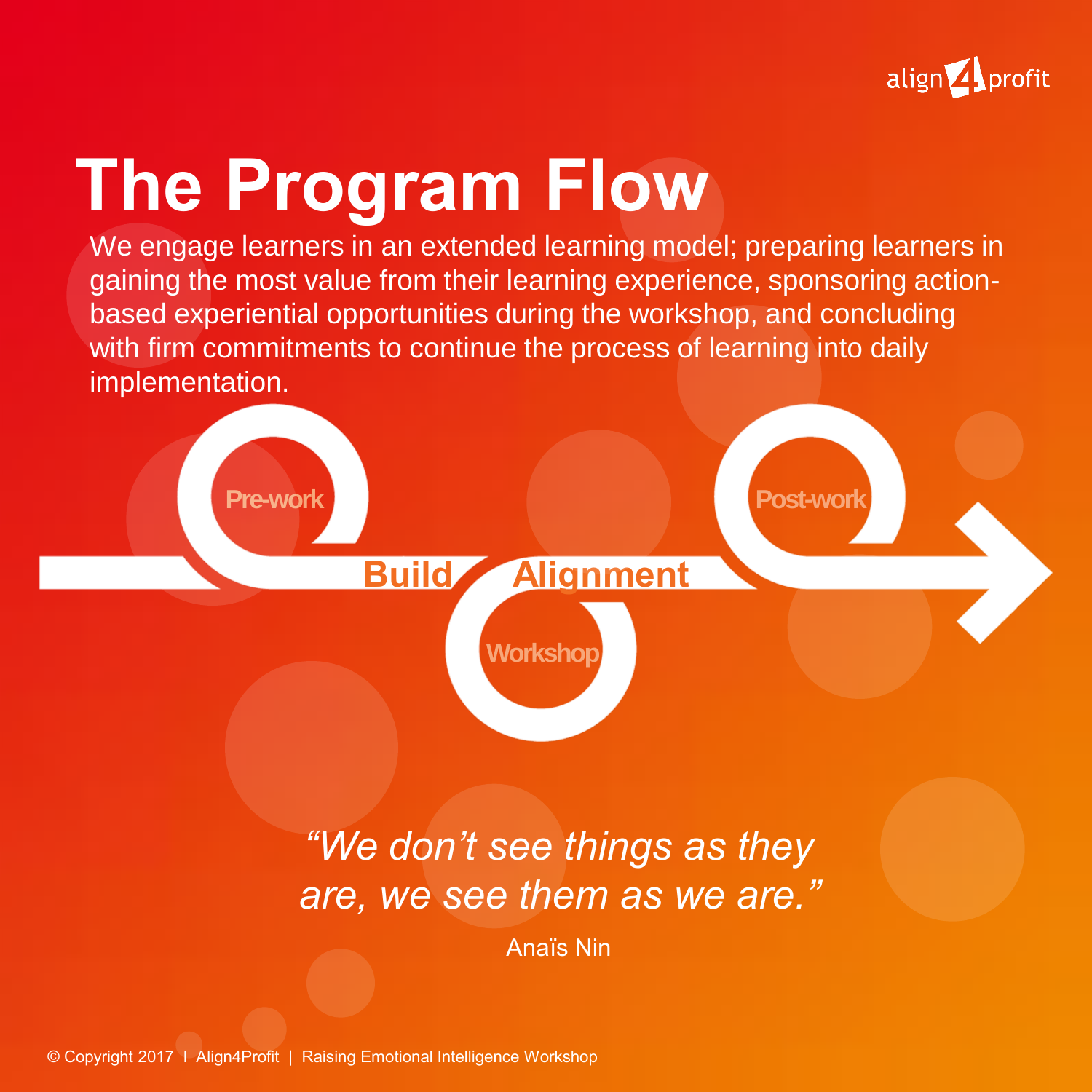

### **The Agenda TWO** Intensive **DAY** Workshop

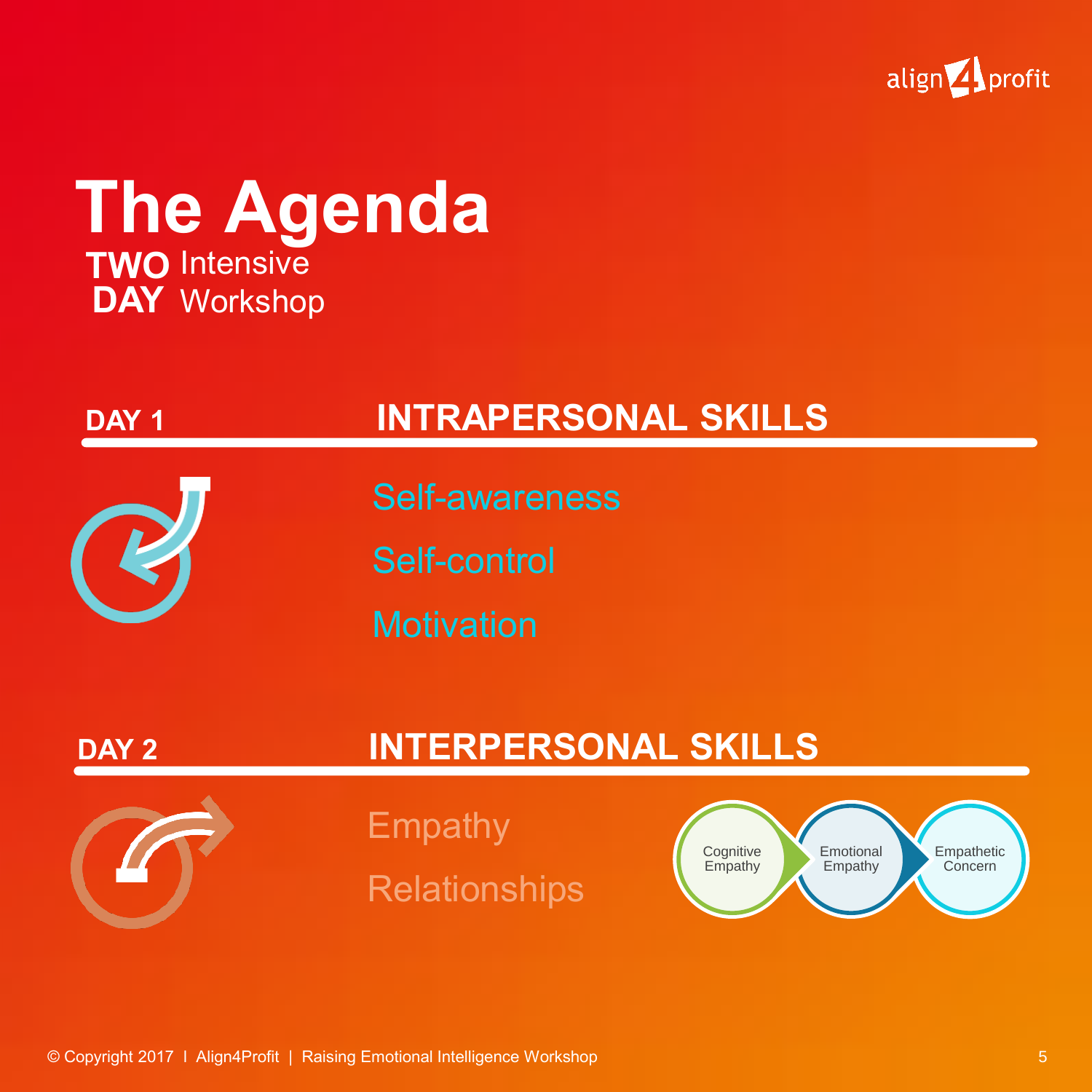

## **The Align4Profit Promise**

#### **Validated outcomes according to past-participants & clients**

**Real.** We custom design to deliver visible behavior change and avoid curricula that are merely massive information downloads.

**Relevant.** We align leaders behind the priorities and behaviors with relentless focus on clear accountability.

**Transformational.** Our curriculum development is focused on developing skills, knowledge and attitudes, individually & collectively.

**Sustainable.** We transform lessons into lifelong skills, not quick tricks easily forgotten.

*The EQ workshop challenges the way people think and behave. It enables people to make big changes to their lives, both at home and at work.* 

#### **Action Learning Instructional Design and Multi-Mode Learning Environment**

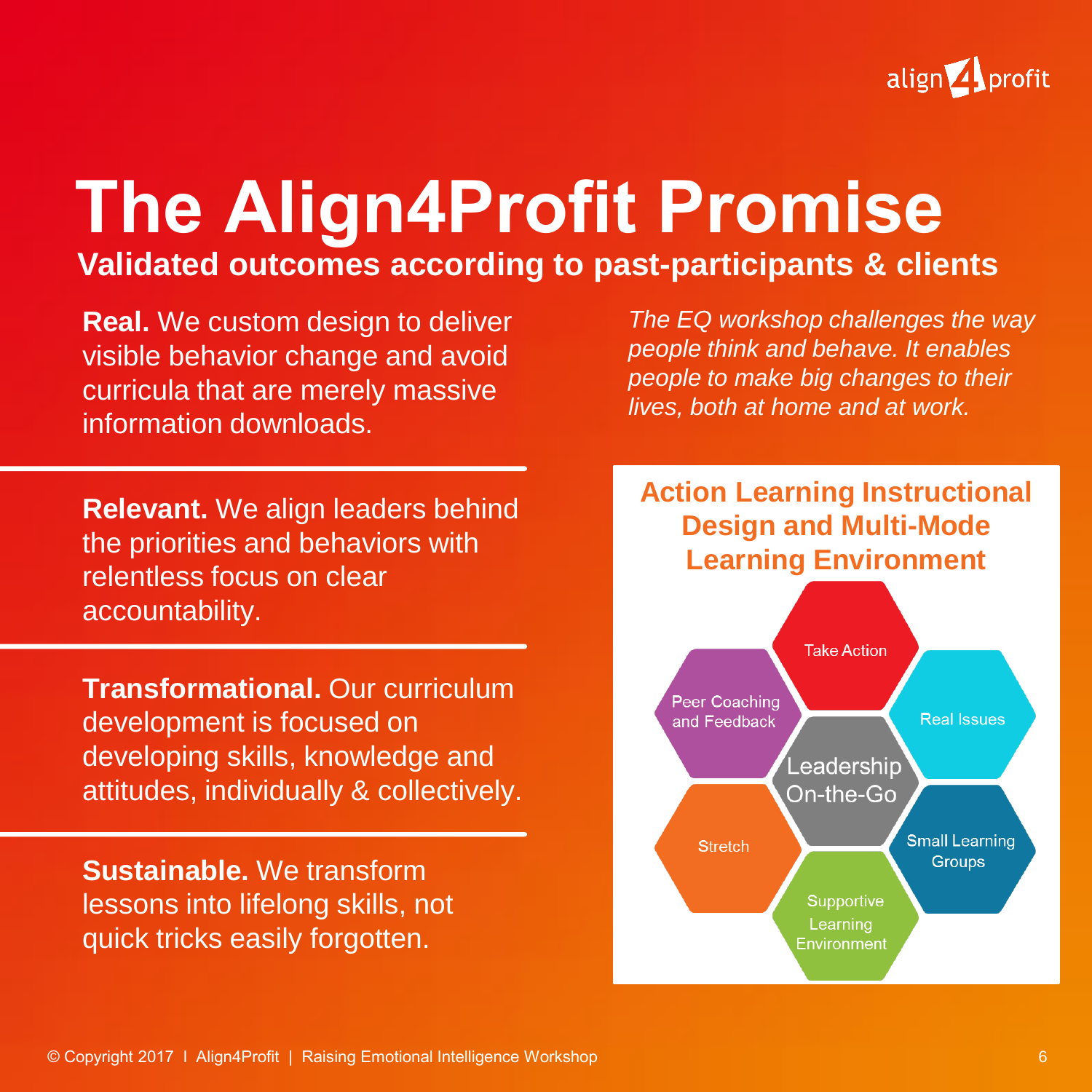

## **Highly Recommended**

"*If you want to see a remarkable impact on culture and leadership I would recommend Align4Profit. Helanie provides creative ideas and practical tools to help leaders and organizations grow*."

– Steve Bunger, CEO – Probox Portable Storage

"*Helanie has a unique talent to zoom in on important development areas, bringing clarity to issues, adding new perspectives and not the least offer pragmatic and creative proposals for how to tackle various challenges."*  – Peter Michelson, EVP & GM Customer Unit Cable & Media – Ericsson

*"Helanie has been instrumental in supporting us to recruit the best talent and provided highly appreciated coaching to the team, as well as, to each of the individual team members. The results have been impressive, the team came out very strong in this year's leadership assessment."* – Niklas Heuveldop, Chief Strategy Officer – Ericsson

*"I'm blown away by how infectious Helanie's enthusiasm and "point-on" professionalism is. She is able to create team actions and help us build our leadership highway, giving us critical skills to execute and excel."*  – Barry Carter, CIO – RealPage, Inc.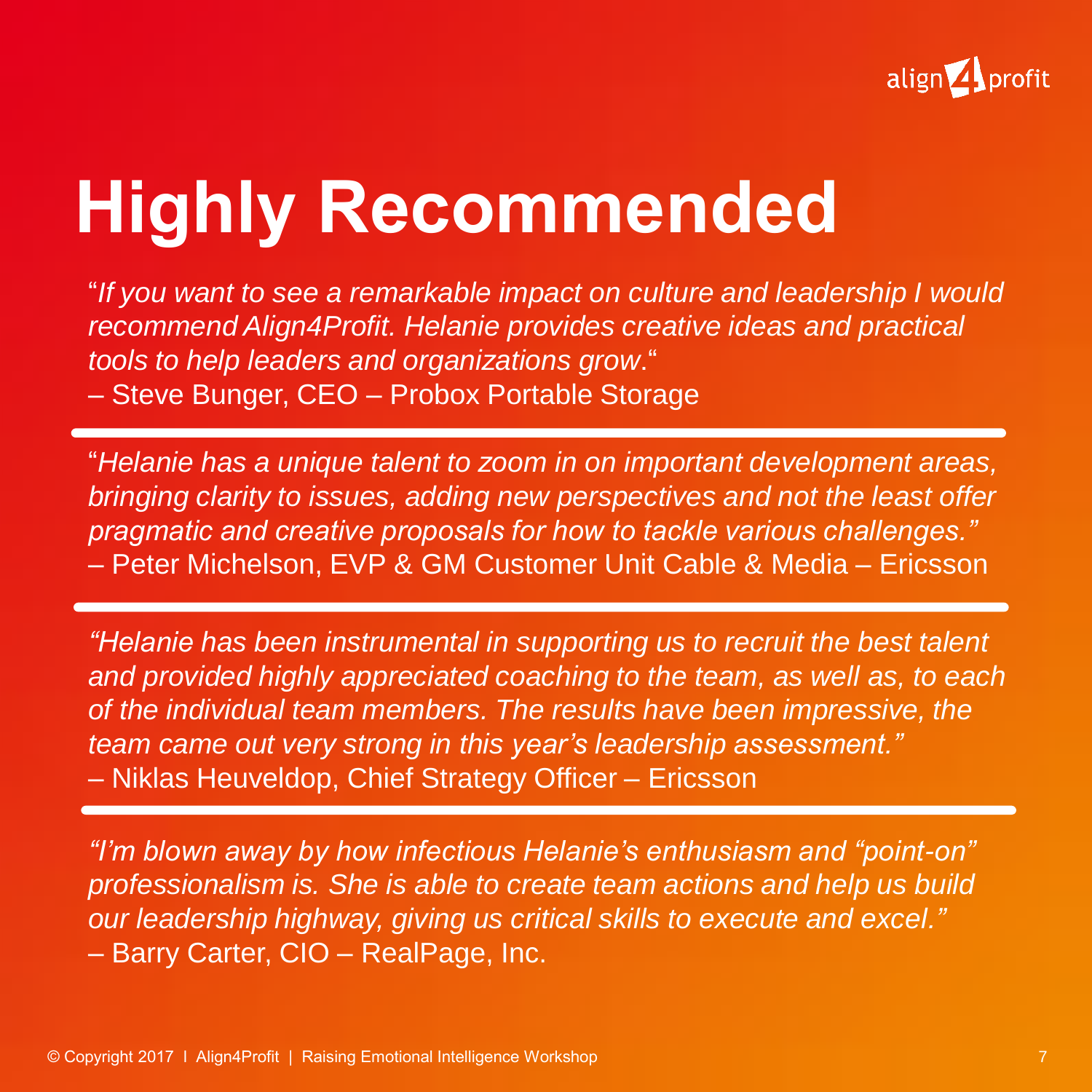

### **Content to Open Your Mind**



© Copyright 2017 l Align4Profit | Raising Emotional Intelligence Workshop